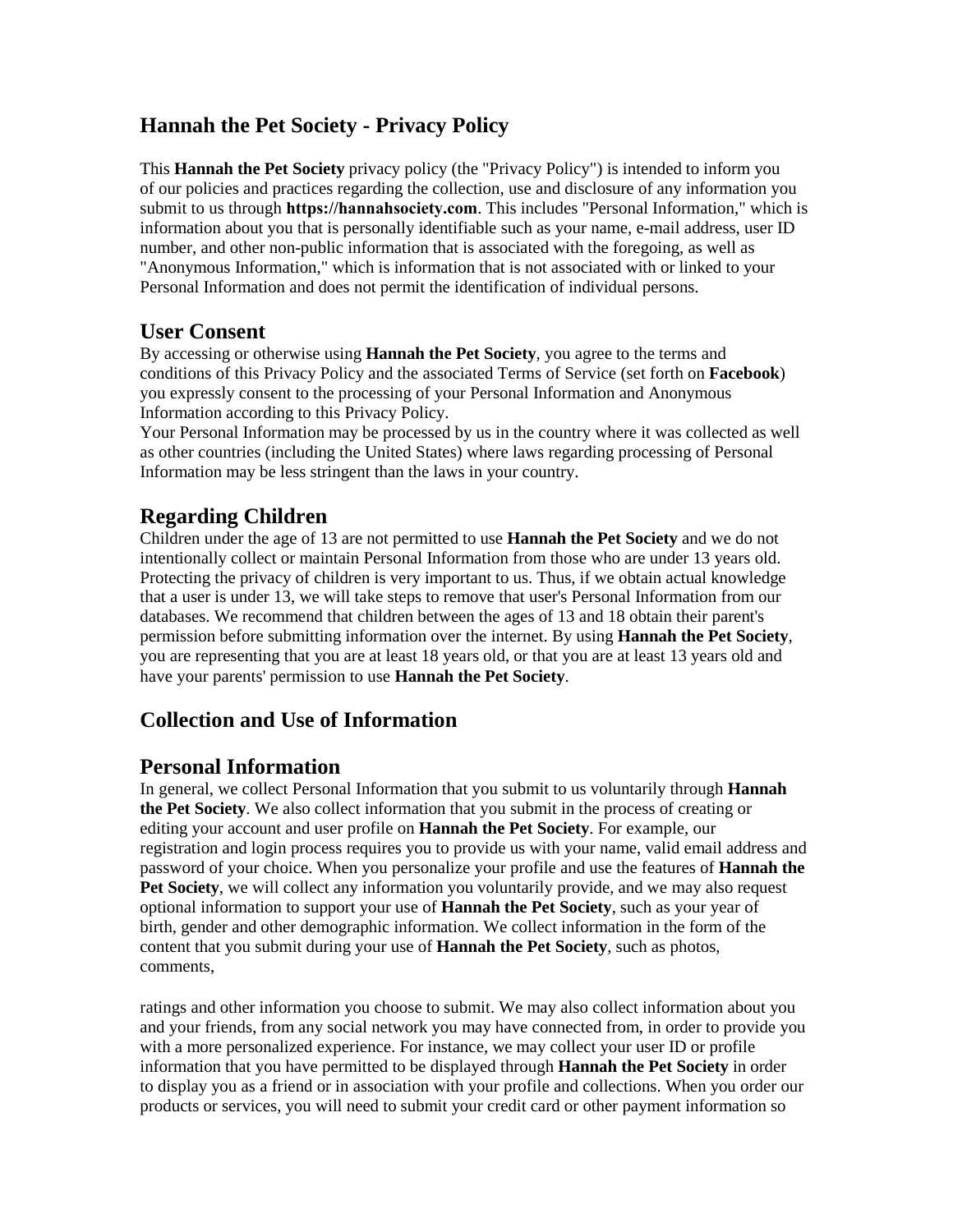that our service providers can process your payment for those products and services. If you choose to sign up to receive information about products or services that may be of interest to you, we will collect your email address and all related information. Additionally, we collect any information that you voluntarily enter, including Personal Information, into any postings, comments, or forums within the **Hannah the Pet Society** community.

### **Personal Information from Other Sources**

We may receive Personal Information about you from other sources with which you have registered, companies who we have partnered with (collectively, "Partners") or other third parties. We may associate this information with the other Personal Information we have collected about you.

#### **E-mail and E-mail Addresses**

If you send an e-mail to us, or fill out our "Feedback" form through **Hannah the Pet Society**, we will collect your e-mail address and the full content of your e-mail, including attached files, and other information you provide. We may use and display your full name and email address when you send an email notification to a friend through **Hannah the Pet Society** or the social network from which you have connected to **Hannah the Pet Society**}(such as in an invitation, or when sharing your content). Additionally, we use your email address to contact you on behalf of your friends (such as when someone sends you a personal message) or notifications from a social network or other website with whom you have registered to receive such notifications. We may use this e-mail address to contact you, for things such as notifications of limited edition shop sales and other related information. You may indicate your preference to stop receiving further promotional communications as further detailed below.

### **Information Collected Via Technology**

As you use **Hannah the Pet Society**, certain information may also be passively collected and stored on our or our service providers' server logs, including your Internet protocol address, browser type, and operating system. We also use Cookies and navigational data like Uniform Resource Locators (URL) to gather information regarding the date and time of your visit and the solutions and information for which you searched and viewed, or on which of the advertisements displayed on **Hannah the Pet Society** you clicked. This type of information is collected to make **Hannah the Pet Society** and solutions more useful to you and to tailor the experience with **Hannah the Pet Society** to meet your special interests and needs.

An "Internet protocol address" or "IP Address" is a number that is automatically assigned to your computer when you use the Internet. In some cases your IP Address stays the same from browser session to browser session; but if you use a consumer internet access provider, your IP Address probably varies from session to session. For example, we, or our

service providers, may track your IP Address when you access **Hannah the Pet Society** to assist with ad targeting.

"Cookies" are small pieces of information that a website sends to your computer's hard drive while you are viewing a website. We may use both session Cookies (which expire once you close your web browser) and persistent Cookies (which stay on your computer until you delete them) to provide you with a more personal and interactive experience with **Hannah the Pet Society** Persistent Cookies can be removed by following your Internet browser help file directions. In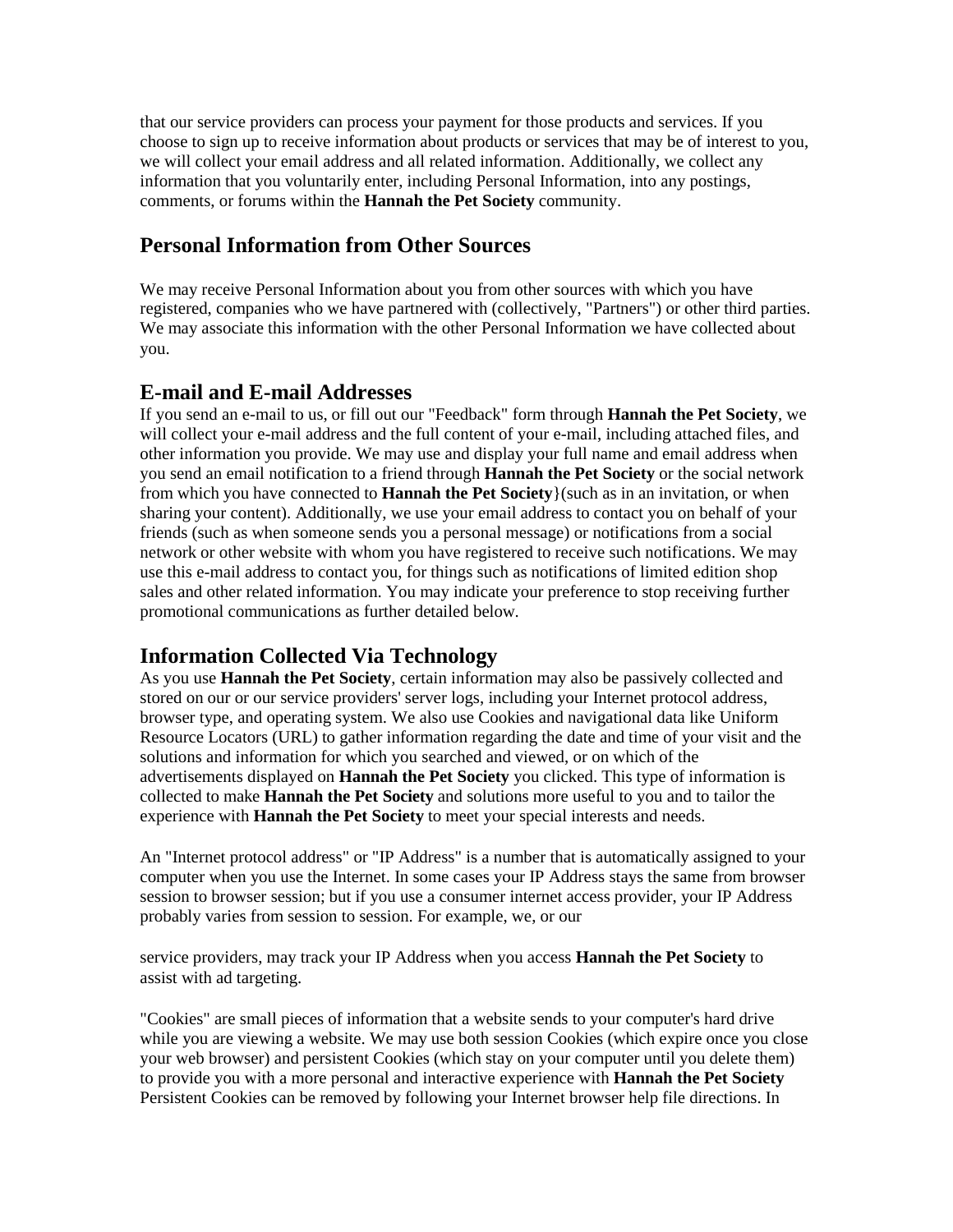order to use our services offered through **Hannah the Pet Society**, your web browser must accept Cookies. If you choose to disable Cookies, some aspects of **Hannah the Pet Society** may not work properly, and you will not be able to receive our services.

We may also enable advertisers and ad servers to promote third-party products and/or services by placing advertisements on **Hannah the Pet Society**. These advertisers and ad servers may use Cookies and/or "Web Beacons" (which are usually small, transparent graphic images) in order to monitor information related to served advertisements. Clicking on such advertisements will direct you to the website of a third-party and the advertiser. This Privacy Policy does not cover the privacy practices of any advertisers or ad servers.

### **Use and Disclosure of Information**

Except as otherwise stated in this Privacy Policy, we do not generally sell, trade, rent, or share the Personal Information that we collect with third parties, unless you ask or authorize us to do so.

In general, Personal Information you submit to us is used by us to provide you access to **Hannah the Pet Society**, to improve **Hannah the Pet Society**, to better tailor the features, performance, and support of **Hannah the Pet Society** and to offer you additional information, opportunities, promotions and functionality from us, our partners or our advertisers at your request. Additionally, we do share your content preferences and other information with the social network from which you have connected to **Hannah the Pet Society**, along with those companies and persons you have asked us to share your information with.

We may provide your Personal Information to third-party service providers who work on behalf of or with us to provide some of the services and features of **Hannah the Pet Society** and to help us communicate with you. Examples of such services include sending email, analyzing data, providing marketing assistance, processing payments (including credit card payments), and providing customer service. We require our third-party service providers to promise not to use such information except as necessary to provide the relevant services to us. We may share some or all of your Personal Information with our third-party partners, those with whom we have a cobranding or promotional relationship, or other third-parties about whom you are otherwise notified and do not request to opt out of such sharing. This Privacy Policy does not cover the use of your personally identifiable information by such third-parties. We do not maintain responsibility for the manner in which third parties, including, without limitation, social networks, other partners and advertisers, use or further disclose Personal Information collected from you in accordance with this Privacy Policy, after we have disclosed such information to those third parties. If you do not want us to use or disclose Personal Information collected about you in the manners identified in this Privacy Policy, you may not use **Hannah the Pet Society**.

Although we currently do not have a parent company, any subsidiaries, joint ventures, or other companies under a common control, we may in the future, and we may share some or all of your Personal Information with these companies, in which case we will require them to honor this Privacy Policy.

In the event we go through a business transition such as a merger, acquisition by another company, or sale of all or a portion of its assets, your Personal Information may be among the assets transferred. You acknowledge that such transfers may occur and are permitted by this Privacy Policy, and that any acquirer of ours or that acquirer's assets may continue to process your Personal Information as set forth in this Privacy Policy.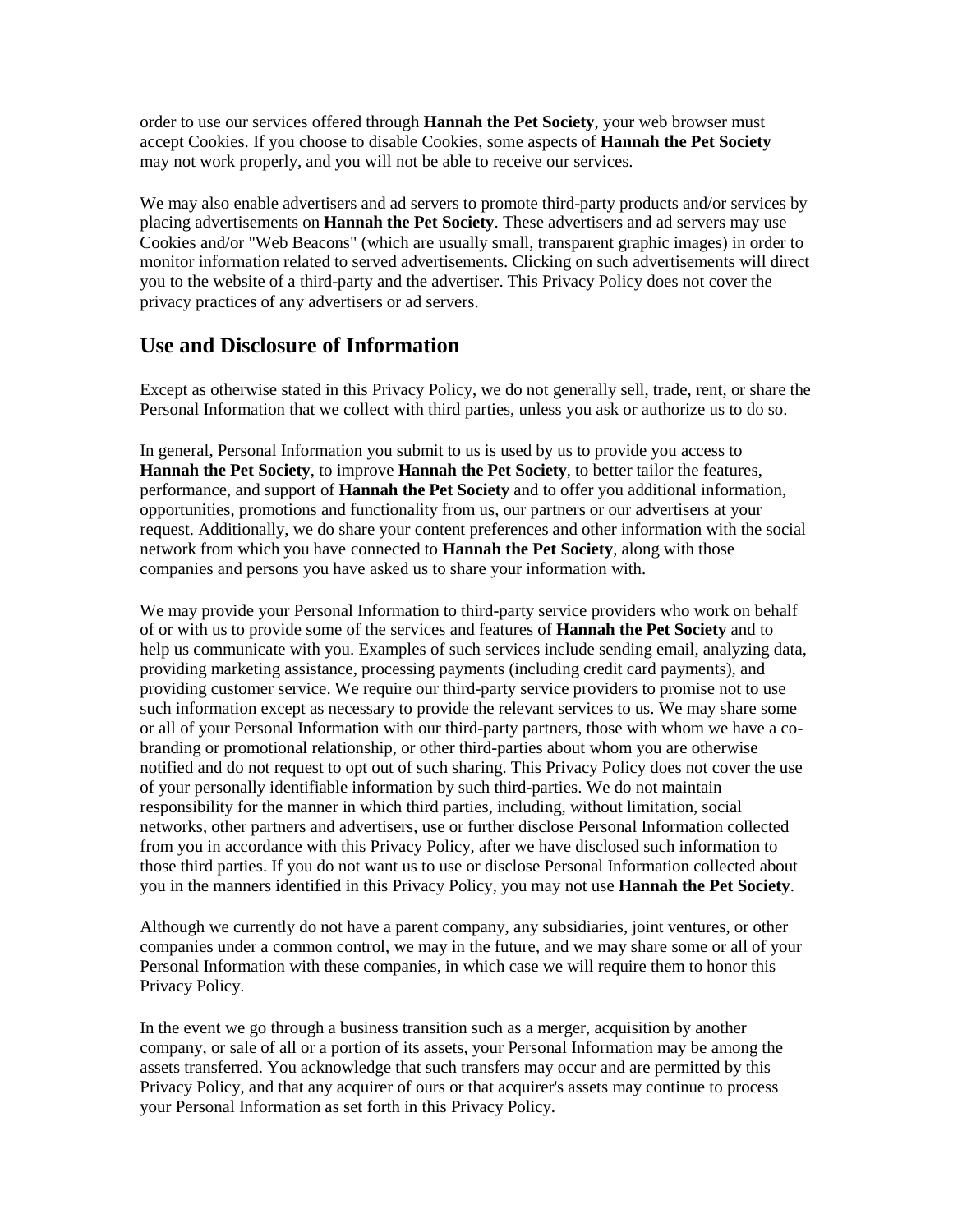We may disclose your Personal Information if we believe in good faith that such disclosure is necessary to (a) comply with relevant laws or to respond to subpoenas or warrants served on us; or (b) to protect and defend our rights or property, you, or third parties. You hereby consent to us sharing your Personal Information under the circumstances described herein.

## **The Ability of others to View your Information**

Helping you to protect your information is a vital part of our mission. It is up to you to make sure you are comfortable with the information you choose to provide us and the information you choose to publish. You understand that when you use **Hannah the Pet Society**, certain information you post or provide through **Hannah the Pet Society**, such as your name, profile, comments, posts and ratings, may be shared with other users and posted on publicly available portions of **Hannah the Pet Society**, including without limitation, chatrooms, bulletin and message boards, along with other public forums. Please keep in mind that if you choose to disclose Personal Information when posting comments or other information or content through **Hannah the Pet Society**, this information may become publicly available and may be collected and used by others, including people outside the **Hannah the Pet Society** community. We will not have any obligations with respect to any information that you post to parts of **Hannah the Pet Society** available to others, and recommend that you use caution when giving out personal information to others in public forums online or otherwise. We also share the information you publish with other third parties.

### **Third Party Sites and Advertising**

**Hannah the Pet Society** may contain links to other websites. Please be aware that we are not responsible for the privacy practices or the content of such other websites. We encourage our users to read the privacy statements of each and every website they visit. This **Hannah the Pet Society** applies solely to information collected by us through **Hannah the Pet Society** and does not apply to these third-party websites. The ability to access information of third- parties from **Hannah the Pet Society**, or links to other websites or locations, is for your convenience and does not signify our endorsement of such third-parties, their products, their services, other websites, locations or their content.

## **Your Choices Regarding Your Personal Information**

We offer you choices regarding the collection, use, and sharing of your Personal Information. When you receive promotional communications from us, you may indicate a preference to stop receiving further promotional communications from us and you will have the opportunity to "optout" by following the unsubscribe instructions provided in the promotional e-mail you receive or by contacting us directly (please see contact information below).

Despite your indicated email preferences, we may send you administrative emails regarding **Hannah the Pet Society**, including, for example, administrative confirmations, and notices of updates to our Privacy Policy if we choose to provide such notices to you in this manner.

You may change any of your profile information by editing it in the profile settings page. You may request deletion of your Personal Information by contacting us at events@hannahsociety.com, but please note that we may be required (by law or otherwise) to keep this information and not delete it (or to keep this information for a certain time, in which case we will comply with your